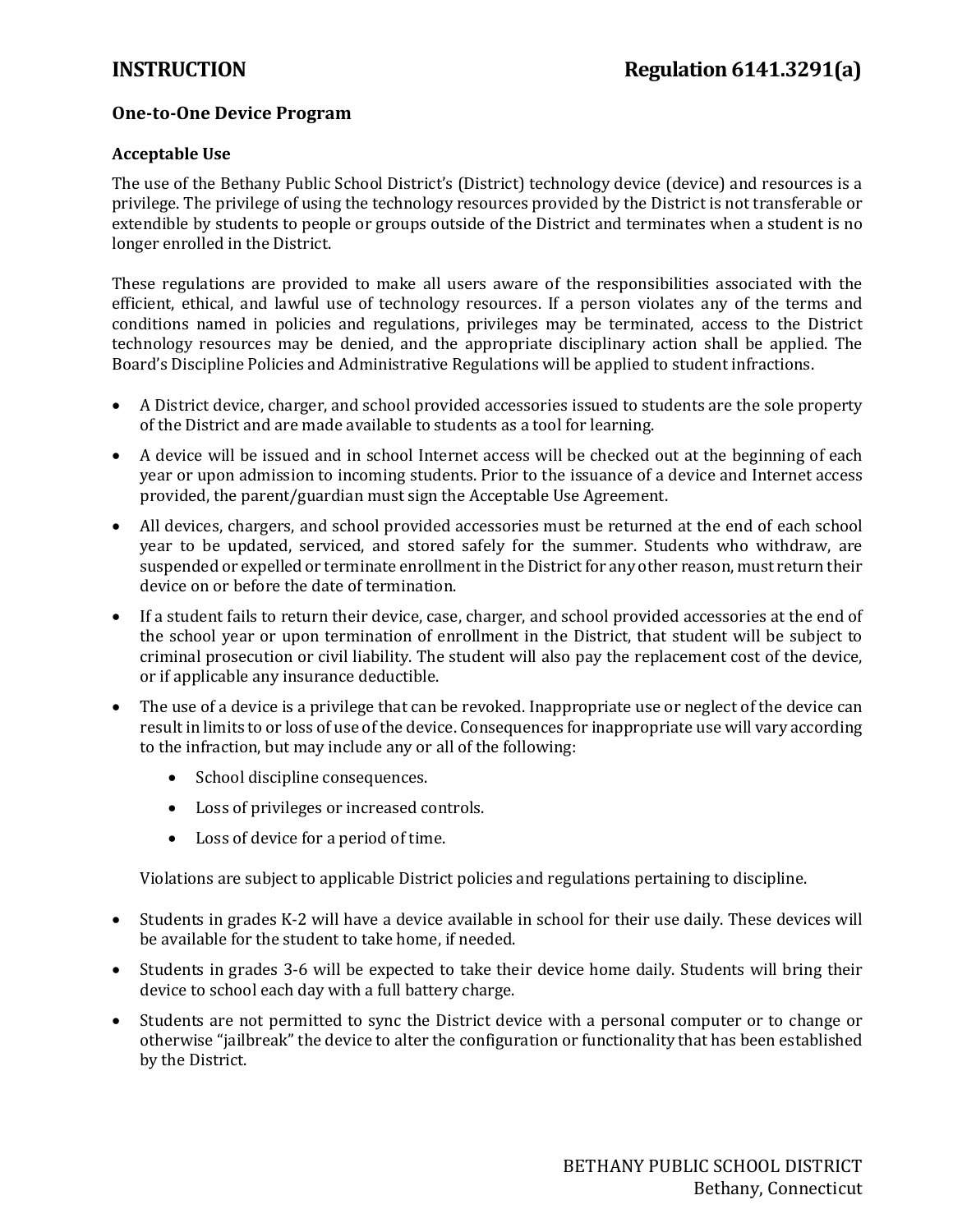# **INSTRUCTION Regulation 6141.3291(b)**

- Students must not leave their device unattended at any time while at school. If a student needs to store his/her device during the school day, he/she must follow all school procedures for securing unattended devices when necessary. The cost of a loss/theft of a device due to the negligence of the student will be charged to the parent/guardian.
- All the device software that students will need for classes will be made available by the District. Students are not allowed to uninstall or modify any application of the operating system in any way. The District reserves the right to remove or disable any student installed apps which they determine to be inappropriate or that interfere with the learning process. All downloading or unauthorized personal use of the device is the sole responsibility of the parent/guardian.
- File-sharing, including downloading music or any other activity that violates copyright laws is not permitted. Any music or other commercial files installed on the device must be legally owned by the student user.

### **Required Care of the District Device**

- A parent/guardian will be charged for any damage resulting from intentional abuse or mishandling, or non-accidental loss or damage to a device due to negligence. A police report will be filed for any stolen device. The following are not considered to be accidental damage and repair costs will be assessed:
	- o Excessive scratches/wear to the device exterior caused by failure to regularly use a protective case.
	- $\circ$  Intentional marking, defacing, and/or abusing the device for student amusement, anger, frustration, etc.
	- $\circ$  Damage caused by tampering with hardware components or operating systems (i.e.; jailbreaking) to alter District configuration.
- Any loss or theft of a device must be reported to the IT Director immediately so that recovery efforts can be initiated. Failure to immediately report a lost device can result in the student being assessed the full cost of the device.
- Do not mark the device in any way with markers, stickers, scratches, engraving, etc. Each device is labeled with a District asset tag. Do not remove this asset tag.
- The District recommends using a case at all times. Any damage resulting from failure to use a case will result in fees being assessed for the full cost of repairs. The District will provide parents/guardians an opportunity to purchase cases.
- Do not insert foreign objects (paperclips, pens, etc.) into the ports/openings of the device.
- Do not eat or drink near the device. There should never be any food or drink around the device.
- Protect your device from other sources of moisture such as rain when outdoors and bathrooms or kitchens near toilets or sinks.
- Make sure hands are clean before using the device the glass screen should be regularly wiped clean with a dry clean soft cloth – a microfiber cloth is recommended, but any soft cotton fabric will work. Do NOT use commercial liquid or spray cleaners on the device screen. Do NOT use paper towels to clean the screen.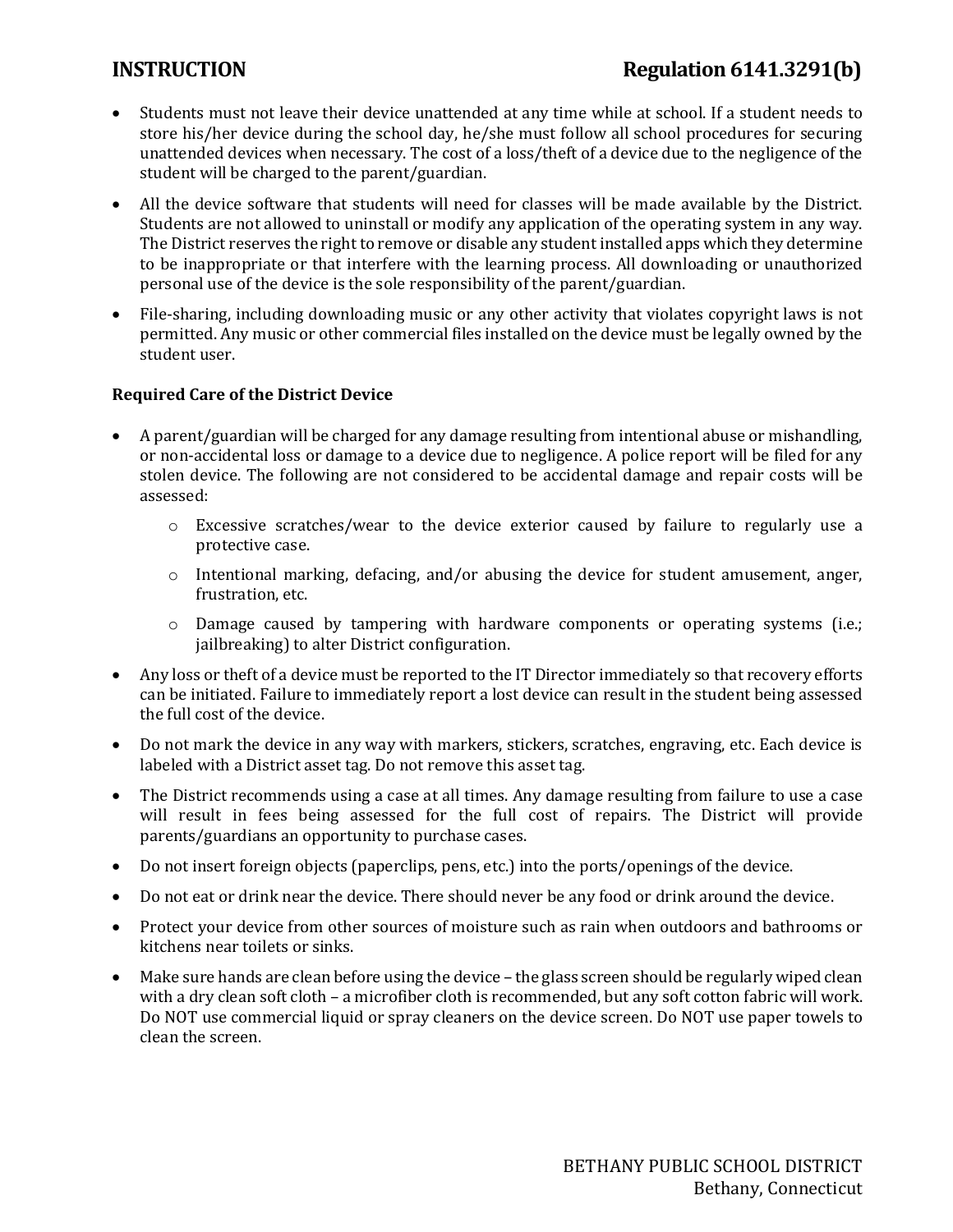- When the charging cable needs to be connected, be sure to line it up correctly when inserting and removing. Students are responsible for damage to the charger port or connector pin resulting from mishandling. Use only the school approved charger assigned with the device.
- If you have any problems with your device, stop using it, and submit a Tech Help Desk ticket available on the District website.

### **Parent/Guardian Information**

- The device is meant for student use only. It is not meant to be a family computer or to be used by siblings in any way.
- Parents/Guardians are responsible for supervising student Internet use while at home; the filtering services we implement on the District network transfer to home use.
- Parents/Guardians should monitor the use of the device at home to ensure that its primary function is academic and that students are completing assigned schoolwork rather than excessive gaming, chatting, etc.
- Use of Internet resources, including online curriculum content purchased by the District, will be an integral part of the learning activities in your child's classes.
- All families will have the option to participate in a device self-insurance program to provide limited protection in the event of negligent loss or damage to the device. This is a District self-insured annual program managed by the District.
- Parents/students have the option of participating in the District's self-insurance program, which provides limited protection in the event of negligent loss or damage to the device OR denying the insurance and assuming full responsibility for damage, theft, or loss.
- Your duties in the event of loss or damage:
	- o Report the loss or damage to the IT Director as soon as possible.
	- $\circ$  Notify the local police department immediately if the loss is due to theft or fire.
- Multiple damage/theft claims, especially if lack of due diligence is evident may result in an escalation of deductible fees, assessment of full repair cost, or restriction of take-home privileges, if applicable.
- Loaner devices cannot be issued until the deductible has been paid or other arrangements have been made with school administration.

| Legal Reference: | Connecticut General Statutes $\S 10-221(c)$ |
|------------------|---------------------------------------------|
|                  | 18 U.S.C. §§ 2510-2522                      |
|                  | Public Law No. 110-385                      |

Regulation approved: August 1, 2020